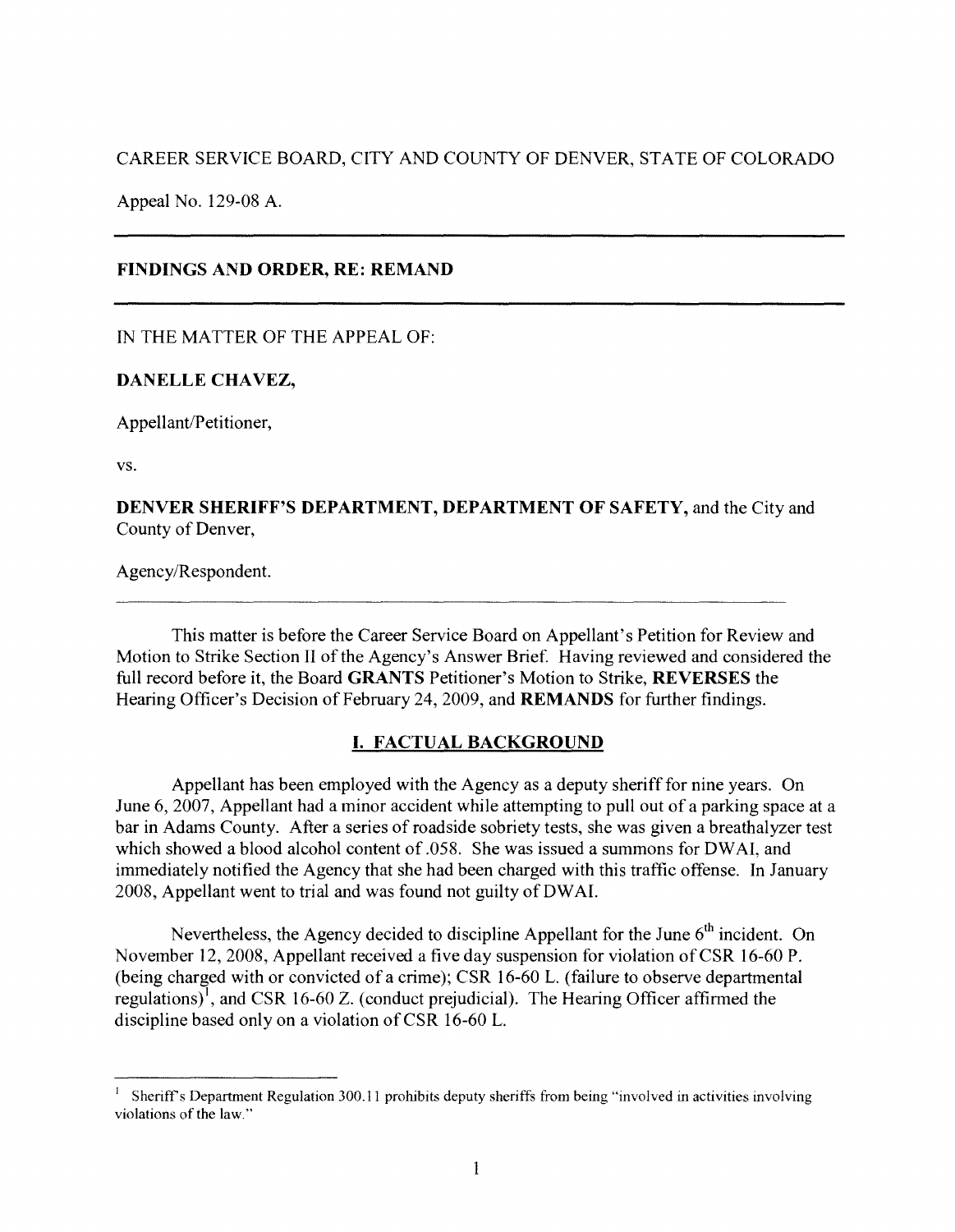### **II. FINDINGS**

While it is rare for opposing parties to agree on any significant issues on appeal, here, both parties characterize the Hearing Officer's decision as "contradictory." Opening Brief, p. 6; Answer Brief, p.5. Both parties assert that this case has policy considerations that will affect other cases throughout the City, and the Board can see that it has that potential. This appeal involves not only the interplay between departmental rules and career service rules covering the same subject matter, but also the methodology and factors to be considered when discipline is contemplated for off-duty violations of law.

In upholding the disciplinary action under CSR 16-60 L, the Hearing Officer found that Appellant's conduct violated Department Regulation 300.11, which prohibits deputies from engaging in unlawful conduct:

> The uncontested facts proven at hearing support a finding that Appellant took actions that were in violation of two laws: careless driving and DW AL

Decision, p. 4.

Conversely, the Hearing Officer found that the same conduct did not violate CSR 16-60 P., which authorizes City agencies to impose discipline when an employee has been charged with or convicted of a crime. The Hearing Officer's conclusion regarding this rule was premised on her finding that the Agency failed to comply with the guidelines of CSR 16-61 prior to initiating pre-disciplinary procedures. Decision, p. 5.

The Agency spends a good portion of its brief arguing that because it conducted the analysis required by Rule 16-61 prior to imposing discipline, the Hearing Officer erred in finding that Appellant's conduct did not violate CSR 16-60 P. Answer Brief, Section IL, pp. 7- 16. Although the Agency describes its argument as a request for clarification, the Board agrees with Appellant that this portion of the Hearing Officer's decision is not properly before us on appeal. CSR 19-63 permits a party to file a cross-appeal to the Board, and since no cross-appeal was filed by the Agency, we cannot consider the arguments raised in Section II of its brief.

On the other hand, Appellant contends that whenever a City employee is disciplined for a violation of law, the analysis required by CSR 16-61 should apply regardless of whether the discipline is imposed under CSR 16-60 P. or under a departmental rule. The Board agrees. Although Regulation 300.11 and CSR 16-60 P. use slightly different language, they both address the same subject matter and in this situation the requirements of the career service rules must supersede departmental rules on the same subject. To find otherwise would effectively eliminate the safeguards given to City employees through CSR 16-61 by permitting agencies to impose discipline for law violations under their own departmental policies instead of CSR 16-60 P. As Appellant suggests, CSR 16-60 L. would become an unintended loophole around CSR 16-61. For these reasons, we find that the requirements of 16-61 apply equally to disciplinary actions for law violations brought under either CSR 16-60 L. or CSR 16-60 P.